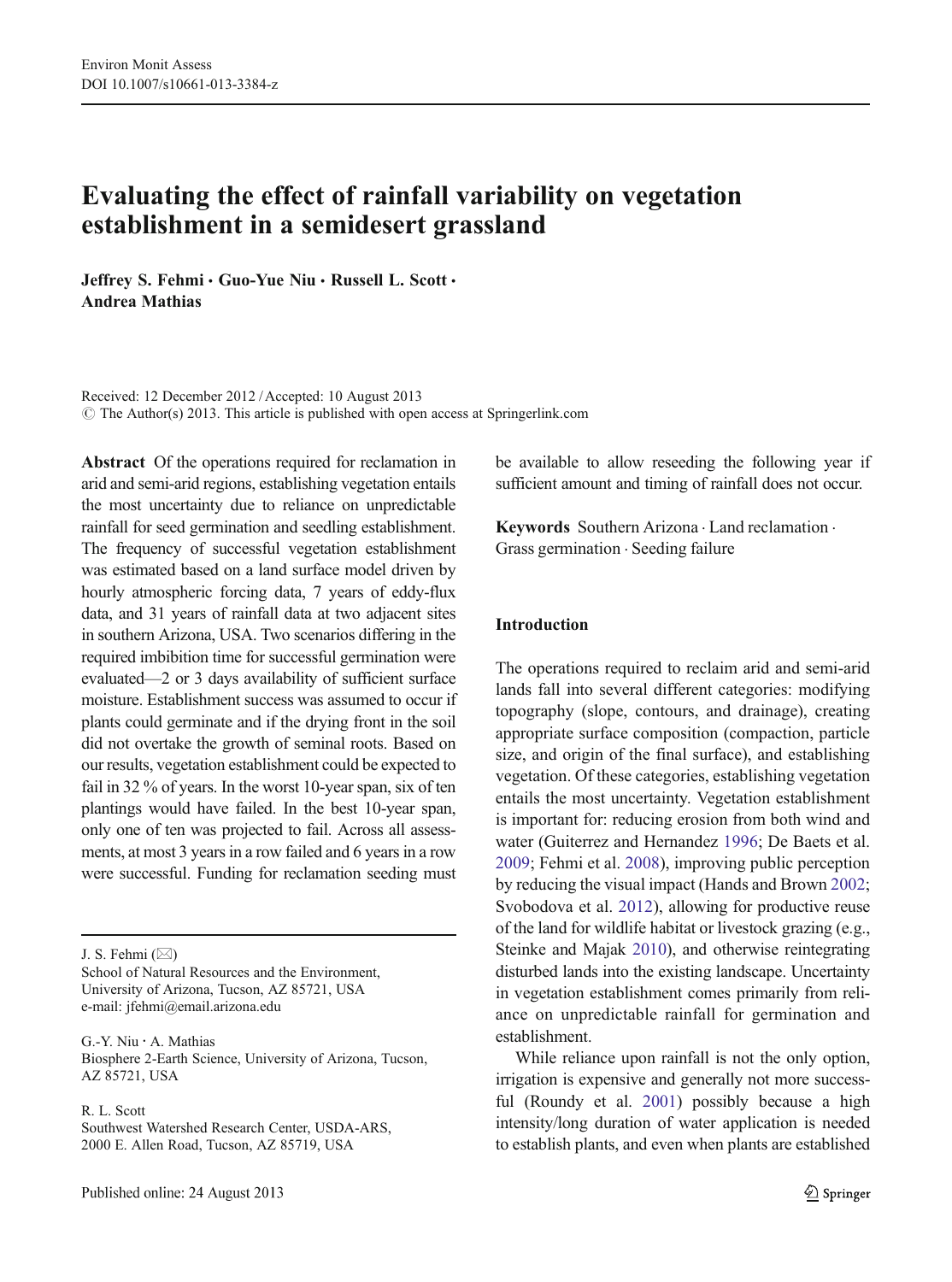with irrigation, they can lack water hardiness and die when the irrigation is eventually removed (Josa et al. [2012](#page-10-0)). Irrigation can also benefit exotic weeds more than natives (e.g., Banerjee et al. [2006](#page-9-0)). Natural rainfall can allow the establishment of robust native or nonnative vegetation albeit at densities similar to nearby undisturbed vegetation (e.g., Fehmi and Kong [2012\)](#page-10-0). While in the past non-natives were preferred for their ability to establish in years with limited rainfall, natives are now more recommended due to their known longterm stability, resource value for wildlife, and better public acceptance (D'Antonio and Meyerson [2002\)](#page-9-0). Non-natives are currently less acceptable due to potential economic losses due to their invasions off-site, increases in the ability of reclaimed lands to carry wildfire (McDonald and McPherson [2011\)](#page-10-0), and other negative impacts (Hobbs and Cramer [2008\)](#page-10-0).

To maximize the long-term positive impact of revegetation, a mixed plant community is needed that contains the same ratio of functional groups as a natural community in the same area. In addition to being selfsustaining, diversity increases the resiliency of the plant community to disturbance (Quijas et al. [2010](#page-10-0)). Where they occur, perennial grasses are often the primary contributors to surface stability and erosion prevention (Guiterrez and Hernandez [1996;](#page-10-0) De Baets et al. [2009\)](#page-9-0) through their life form which is extensive, low to the ground, and with spreading, fibrous roots near the soil surface.

Cox and Jordan [\(1983](#page-9-0)) expected successful establishment of native perennial warm-season grasses only 10 % of the time (1 in 10 years) in arid to semi-arid southeastern Arizona, USA. This is similar to the estimates generated by Peters [\(2000](#page-10-0)) for central New Mexico. Establishment success for a seedling depends on the seminal root staying ahead of the soil drying front. When native warm-season (C4) grasses commonly planted in the southwestern USA germinate, they are supported by the seminal root (often also called the primary root) until the adventitious roots begin to grow. Because these grasses establish the plant crown near the surface of the soil, adventitious root growth can be suppressed by dry conditions (Hyder et al. [1971\)](#page-10-0).

Other than the predictions mentioned above and research studies that rarely consider more than a few years (e.g., Woods et al. [2012](#page-11-0)), little work has occurred to better assess the chance of seeding success for arid areas. Other studies have shown that seedling recruitment is not dependent solely on high rainfall years but instead on the amount and distribution of rainfall events (e.g., Peters [2000](#page-10-0); Zimmerman et al. [2008](#page-11-0); Thapa et al. [2012](#page-11-0)). Given the advances in both natural history information and in ease of computer modeling, Cox and Jordan's ([1983](#page-9-0)) prediction about southern Arizona should be revisited. Modeling can resolve important management and ecological questions because it allows comparisons that are not possible in the field (Hardegree et al. [2010](#page-10-0)). The goal of this project is to estimate how frequently native perennial warm-season grasses may be established in southern Arizona using 31 years of historical rainfall event data. It is important to research the likelihood of vegetation establishment to better develop mitigation strategies and to allow appropriate budgeting for them.

#### Materials and methods

To estimate the frequency of successful establishment, we simulated soil moisture for a 31-year period using a land surface model. The inputs included detailed longterm precipitation event data, data on movement of moisture through the soil, and data on evaporation from the Santa Rita Experimental Range (described below). These data allowed analysis of moisture at the surface and at each soil layer as roots grew through them. Using real-world data was important because having valid input parameters remains the most difficult aspect of modeling seed germination (Flerchinger and Hardegree [2004](#page-10-0)), and correctly representing rainfall variability is critical for modeling soil moisture (Laio et al. [2001\)](#page-10-0).

The specific practices selected for analysis included having seeded on 15 May (30 days ahead of the normal start of the monsoon season) onto bare soil in southern Arizona, USA. The seeds (generic native warm-season grasses described below) were assumed to be in the top 0–1 cm of the soil when the monsoon rains began. This was consistent with broadcast seeding in common use (Peppin et al. [2011](#page-10-0)). The soil type used in the simulations was a loamy sand because this soil texture was common in the region as well as being the primary soil type on a nearby mineland reclamation site. No existing vegetation was assumed at the time of the seeding (bare soil) which had the simplifying effect of having evaporation to be the primary evapotranspiration loss. Germination and establishment were evaluated over the first 21 days, so competition among seedlings was assumed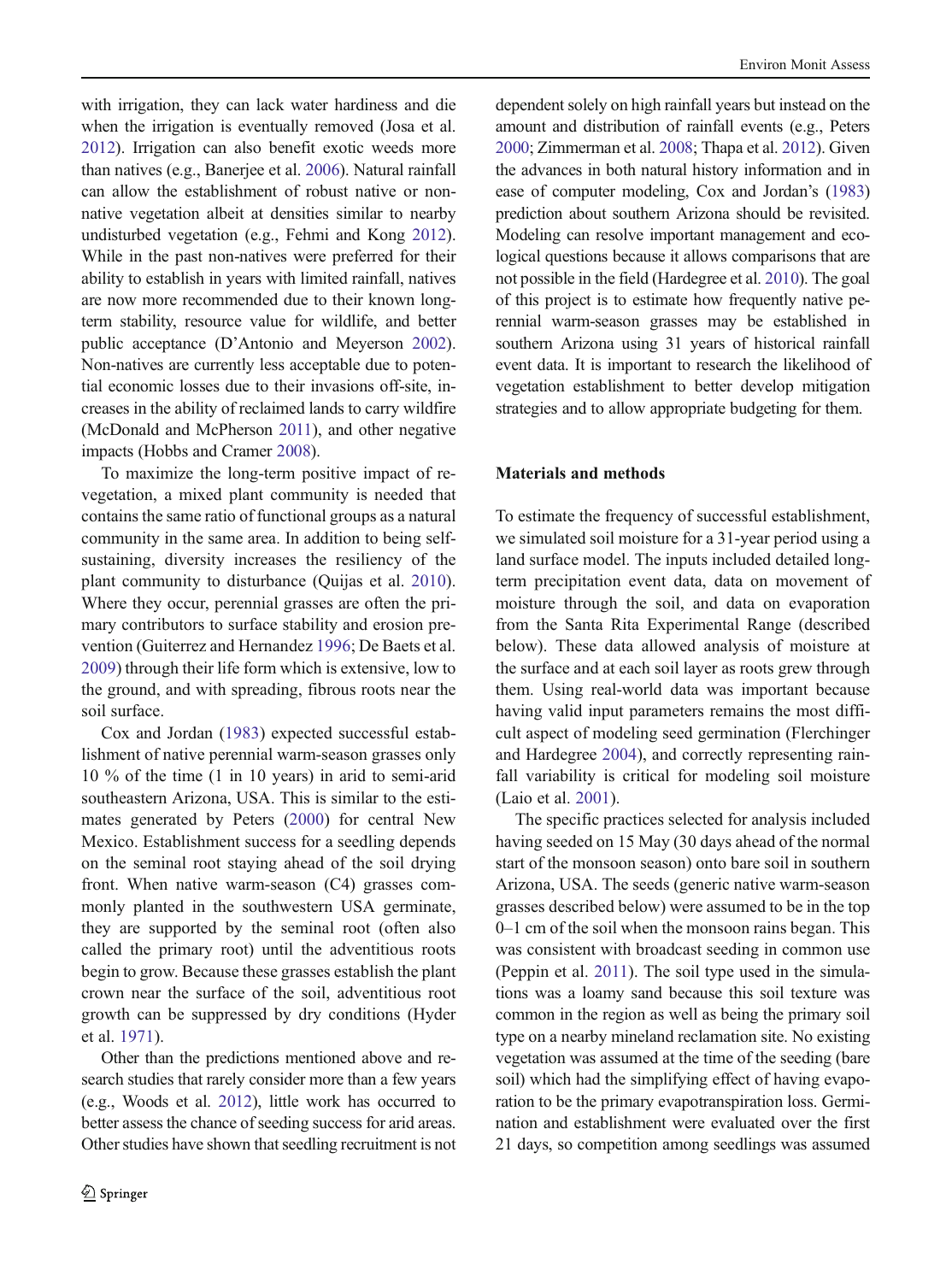not to have an impact on plant growth or soil moisture in this period.

## Rainfall data

Rainfall data (1980–2010, 31 years) came from gages 5 (31.8152 N, 110.8516 W, 1,163 m asl, 398 mm average annual precipitation) and 6 (31.8137 N, 110.8544 W, 1,215 m asl, 405 mm average annual precipitation) from the Santa Rita Experimental Range (SRER) which was roughly 45 km south of Tucson, AZ, USA [\(http://www.](http://www.tucson.ars.ag.gov/dap/) [tucson.ars.ag.gov/dap/\)](http://www.tucson.ars.ag.gov/dap/). The gages are 311 m apart and record the date, time, amount, and duration of each rainfall event. The gages and their operation were as described in Goodrich et al. [\(2008\)](#page-10-0). The monsoon rainfall in this region was generally from convective cells which can result in different amounts of rainfall, even over short distances, so the data from each gage were evaluated separately.

Model integrating precipitation and eddy flux data to obtain soil moisture

Seven years (6 January 2004–31 December 2010) of eddy flux data were available, including the following measurements: temperature/relative humidity; photosynthetically active radiation; ground heat flux; soil temperature; precipitation; volumetric soil water content at 5, 10, 20, 30, 50, 70, 100, and 130 cm depths; wind velocity vector; sonic temperature and concentrations of water vapor; and carbon dioxide measurements (Scott et al. [2009](#page-11-0); hereafter, flux tower data). The measurements were from the Santa Rita Mesquite Savanna site which was also located on the SRER (31.8214 N, 110.8661 W, 1,120 m asl). The soils at the site are uniform sandy loams.

To model the expected soil moisture from the 31 years (1980–2010) of precipitation data, we ran a land surface model, which was driven by hourly atmospheric forcing data. We calibrated the model's hydraulic parameters to match the observed soil moisture and surface energy and water fluxes from the flux tower data and then applied the optimized parameters to the 31-year precipitation data set.

The atmospheric forcing data to drive the model included: hourly downward shortwave and longwave radiation fluxes, precipitation, air temperature, humidity, pressure, and wind speed. These data were computed as distance-weighted averages of those at four surrounding points of the 0.125 degree, gridded North American Land Data Assimilation System (NLDAS) surface atmospheric data (Mitchell et al. [2004\)](#page-10-0). To check the accuracy of the NLDAS data, sensitivity experiments during the calibration period were conducted by replacing an individual variable of the flux tower data with that of the NLDAS data. Through this exercise, we found that NLDAS data overestimated wintertime precipitation and had the largest effect on the simulation of soil moisture, while other variables had less effect. We then replaced the NLDAS precipitation with the rainfall from gages 5 and 6 from the Santa Rita Experimental Range. Thus, for the period from 1980–2003, we ran the model using the optimized hydraulic parameters and the NLDAS atmospheric forcing with its rainfall data being replaced with data from gages 5 and 6.

The Noah land surface model was used in this study with multiple options for parameterization schemes of various land surface processes (Niu et al. [2011](#page-10-0)). There were only four soil layers in the standard model that was coupled with the Weather Research and Forecast model. In this study, to match the flux tower measurement depths, we divided the model soil into 16 soil layers (breaking at 2.5, 5, 10, 15, 20, 25, 30, 45, 50, 60, 70, 90, 100, 120, 130, and 200 cm). The model solved the one-dimensional Richards' equation to account for redistribution of soil moisture among these layers through diffusion and percolation processes. At the 2 m model bottom, we used a groundwater recharge rate, which was provided by a simple groundwater model, as the lower boundary condition to ensure a more precise simulation.

The soil hydraulic parameters for loamy sand were set up through a look-up table using the Clapp–Hornberger relationship (Clapp and Hornberger [1978\)](#page-9-0). However, the amplitudes of the modeled soil moisture for most of the deep soil layers were too small to match observations, indicating the diffusion processes of soil water are relatively weak. The constant value  $1.5\times10^{-8}$  m/s was added to the diffusivity which resulted in comparable soil moisture for all measurement depths. The enhanced diffusivity accounted for extra diffusion of vaporized soil water under dry and hot conditions (Niu et al. [1997](#page-10-0)).

## Assessment of germination

Our analysis assumed that the native, warm-season (C4) grass seeds were in the soil from 0–1 cm deep as suggested by Roundy et al. [\(1997](#page-11-0)), which corresponds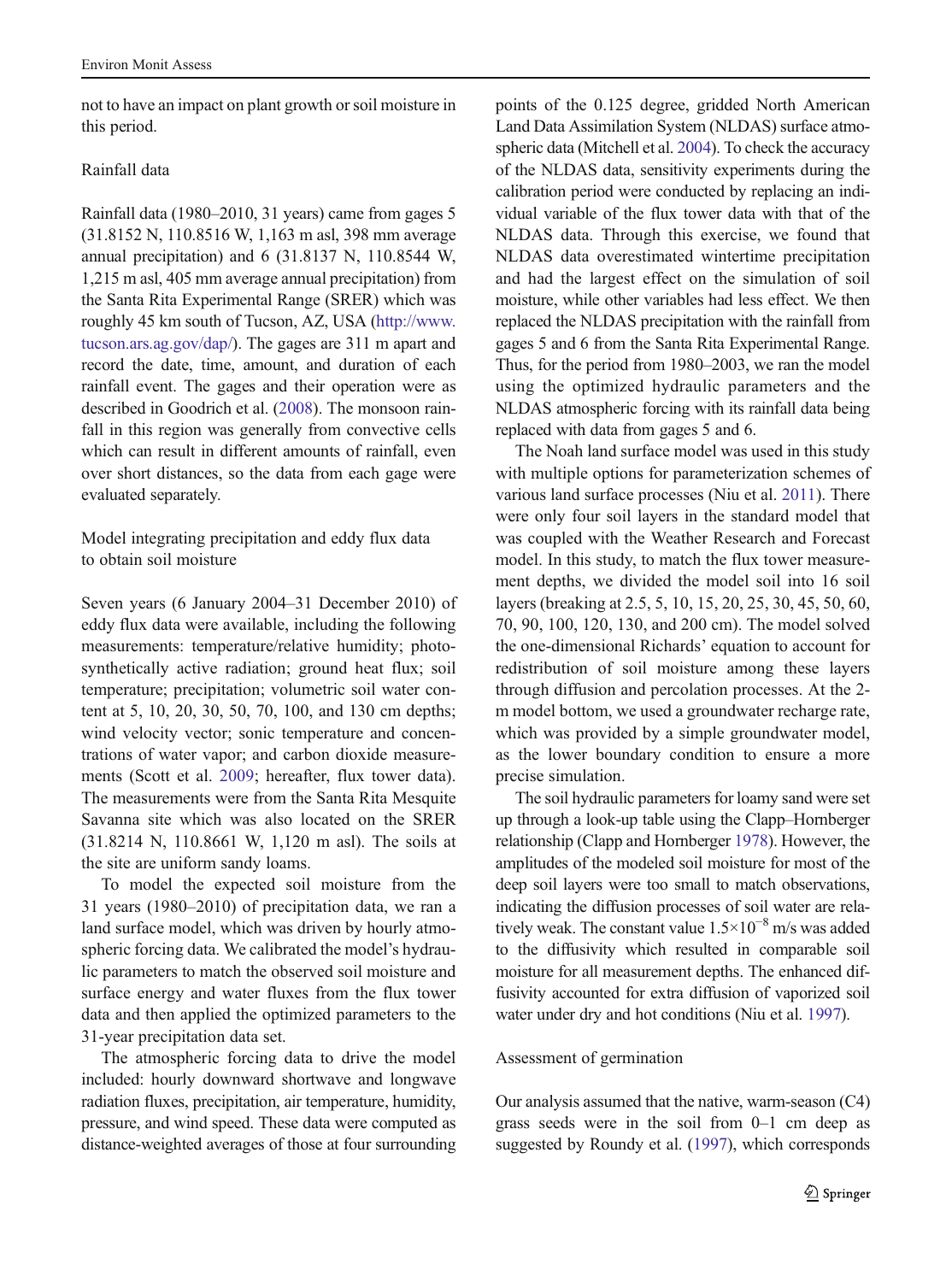well to visual observations of seed depth after broadcast seeding on this soil type in this area. The seeds were assumed to remain available until they germinate rather than experiencing any other fate such as being eaten, buried, blown, or washed off site, etc. All seeds were assumed to germinate when exposed to suitable monsoon conditions (per Abbott and Roundy [2003](#page-9-0)). Wetting events that did not result in germination were assumed to cause no injury to these warm-season perennial grass seeds (Roundy et al. [1997](#page-11-0)). Germinating conditions that occurred before 15 May were not considered because this was before we assumed planting to occur. Germinating conditions that occurred after 30 September were assumed to result in seeding failure due to the lack of suitable growing conditions (cool weather) in October.

Two scenarios were evaluated for each of the rain gages—2 days of suitable conditions resulting in germination and 3 days of suitable conditions resulting in germination. Plants were counted as germinated if the water volume in the 0–2.5 cm layer stayed above 0.09  $\text{cm}^3/\text{cm}^3$  for 2 or 3 days (analyzed separately). This should be a conservative but general estimate for germination. An intermediate value for water volume (roughly twice the wilting point,  $0.046 \text{ cm}^3/\text{cm}^3$ , Laio et al. [2001](#page-10-0)) was chosen because the 0–2.5-cm layer dries quickly, but seeds can germinate if the relative humidity remains high at the soil surface (Wuest [2007](#page-11-0)). This generally fits with the observation of Roundy et al. [\(1997](#page-11-0)) that the surface soil becomes too dry within 1 day or less of the cessation of a storm.

The 2-day scenario was a more cautious interpretation of the available data on seed germination. Most warm-season perennial grasses germinate within 1.5 to 4 days of saturation of the surface soil at summer temperatures (Roundy and Biedenbender [1996](#page-10-0)). The 2-day scenario supported native warm-season grass species like Bouteloua curtipendula (Sideoats grama) which germinated and emerged within 2 days of suitable conditions—50 % in 1 day (Simanton and Jordan [1986\)](#page-11-0). The authors considered this fast germination. Another study observed emergence of B. curtipendula beginning in 18 h and ending after 3 days (Frasier et al. [1985\)](#page-10-0). While different authors have tested germination in different ways, most typically, the reported times were for saturated soil and our standard was dryer than that. Our 2-day germination scenario typically corresponded to one large or two medium-sized events.

The 3-day scenario was a more lenient estimate of the time needed for germination and corresponds more

closely to available data on native warm-season grass germination. Smith et al. ([2000](#page-11-0)) found Digitaria californica (Arizona cottontop) required a minimum of 140 mm of water in a 3-day period for 50 % emergence. Wilson and Briske [\(1979](#page-11-0)) found Bouteloua gracilis (Blue grama) needed wet conditions for 2–4 days to germinate. After 2.3 days in wet field conditions, Abbott and Roundy [\(2003\)](#page-9-0) found B. curtipendula had 90 % germination; Leptochloa dubia (Green sprangletop) had 75 %; D. californica had 70 %, and Eragrostis intermedia (Plains lovegrass) had 45 %. Our 3-day germination scenario typically corresponded with 2–2.5 days of rain.

Assessment of survival after germination:

Our analysis of survival was based on seminal root growth. Germinated plants die when seminal root growth does not keep up with the drying front in the soil which makes soil moisture the primary controlling factor for seedling mortality (Carren et al. [1987](#page-9-0); Zimmerman et al. [2008](#page-11-0); Perring and Hovenden [2012](#page-10-0); Thapa et al. [2012\)](#page-11-0). This process was important for 2–3 weeks after germination when 2–4 days of additional moisture was needed at the soil surface for development of the plant crown and adventitious roots (Carren et al. [1987](#page-9-0); Roundy et al. [1993](#page-10-0)). The drying front was defined as the wilting point  $(0.046 \text{ cm}^3/\text{cm}^3)$  for a loamy sand (Laio et al. [2001\)](#page-10-0).

The rate of 0.8 cm root elongation per day was chosen as a conservative estimate based on several studies of native warm-season perennial grasses. For B. gracilis, the seminal root grew 0.79 cm per day for the first 2 weeks (Carren et al. [1987\)](#page-9-0). B. curtipendula averaged about 0.8 cm per day of seminal root elongation during the first 15 days (Roundy et al. [1993](#page-10-0)). In another study, Simanton and Jordan ([1986\)](#page-11-0) found an elongation rate of 0.97 cm per day for the first 7 days for B. curtipendula. Using the modeled soil moisture, root elongation was evaluated for 19 days after germination. This was when the seminal root reaches 15 cm soil depth. If sufficient water were available, plants may have initiated adventitious roots during our 19-day evaluation, but we evaluated soil moisture for the whole soil column and dryness below the wilting point would have affected adventitious roots as well as seminal roots. In our assessment, we checked the simulated water content of the soil column from the surface to the depth of the seminal root, and if the whole column was below the wilting point, the seeding was considered to have failed.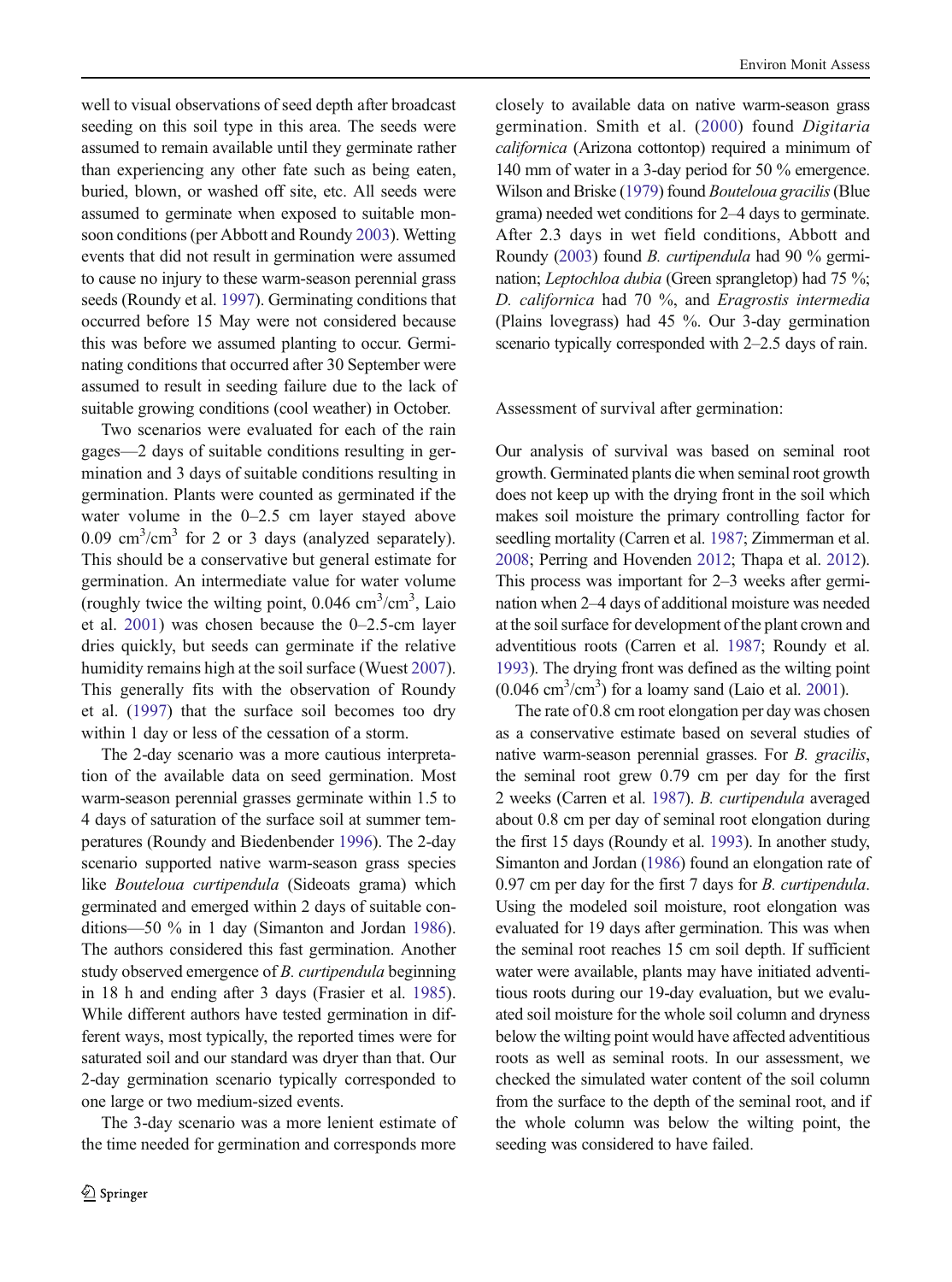<span id="page-4-0"></span>

| Table 1 Evaluation of plants<br>taking 2 days to germinate at the<br>gage 5 site |                     |      |                     | Minimum soil moisture $cm^3/cm^3$ during root<br>elongation through zone |                             |                              |                               |
|----------------------------------------------------------------------------------|---------------------|------|---------------------|--------------------------------------------------------------------------|-----------------------------|------------------------------|-------------------------------|
|                                                                                  | Success/failure     | Year | Germination<br>date | Surface to<br>2.5 cm                                                     | 2.5 <sub>to</sub><br>5.0 cm | 5.0 <sub>to</sub><br>10.0 cm | 10.0 <sub>to</sub><br>15.0 cm |
|                                                                                  |                     | 1980 | 14 Aug              | 0.051                                                                    | 0.049                       | 0.053                        | 0.055                         |
|                                                                                  |                     | 1981 | $11$ Jul            | 0.119                                                                    | 0.118                       | 0.082                        | 0.084                         |
|                                                                                  | Failed <sup>a</sup> | 1982 | 8 Jul               | 0.048                                                                    | 0.045                       | 0.058                        | 0.099                         |
|                                                                                  |                     | 1983 | 12 Jul              | 0.067                                                                    | 0.053                       | 0.055                        | 0.049                         |
|                                                                                  |                     | 1984 | 30 Jun              | 0.064                                                                    | 0.081                       | 0.073                        | 0.078                         |
|                                                                                  |                     | 1985 | $21$ Jul            | 0.073                                                                    | 0.060                       | 0.075                        | 0.083                         |
|                                                                                  | Failed <sup>b</sup> | 1986 | $17$ Jul            | 0.060                                                                    | 0.057                       | 0.041                        | 0.043                         |
|                                                                                  | Failed <sup>b</sup> | 1987 | 22 May              | 0.058                                                                    | 0.052                       | 0.039                        | 0.037                         |
|                                                                                  | Failed <sup>c</sup> | 1988 | $11$ Jul            | 0.044                                                                    | 0.040                       | 0.052                        | 0.107                         |
|                                                                                  |                     | 1989 | 28 Jul              | 0.085                                                                    | 0.076                       | 0.083                        | 0.083                         |
|                                                                                  |                     | 1990 | 9 Jul               | 0.129                                                                    | 0.095                       | 0.133                        | 0.136                         |
|                                                                                  | Failed <sup>c</sup> | 1991 | 31 Jul              | 0.035                                                                    | 0.033                       | 0.041                        | 0.067                         |
|                                                                                  | Failed <sup>b</sup> | 1992 | 9 Jul               | 0.088                                                                    | 0.065                       | 0.044                        | 0.054                         |
|                                                                                  |                     | 1993 | 4 Aug               | 0.141                                                                    | 0.113                       | 0.072                        | 0.082                         |
|                                                                                  |                     | 1994 | 4 Sep               | 0.060                                                                    | 0.050                       | 0.089                        | 0.076                         |
|                                                                                  | Failed <sup>c</sup> | 1995 | 22 Aug              | 0.046                                                                    | 0.049                       | 0.039                        | 0.040                         |
|                                                                                  |                     | 1996 | 4 Jul               | 0.072                                                                    | 0.078                       | 0.094                        | 0.070                         |
|                                                                                  |                     | 1997 | 19 Aug              | 0.053                                                                    | 0.064                       | 0.071                        | 0.080                         |
|                                                                                  |                     | 1998 | 6 Jul               | 0.129                                                                    | 0.098                       | 0.072                        | 0.085                         |
|                                                                                  |                     | 1999 | $27$ Jul            | 0.090                                                                    | 0.067                       | 0.065                        | 0.074                         |
| Numbers at or below the wilting                                                  |                     | 2000 | $21$ Jun            | 0.059                                                                    | 0.090                       | 0.091                        | 0.090                         |
| point $(0.046 \text{ cm}^3/\text{cm}^3)$ for this                                | Failed <sup>c</sup> | 2001 | 5 Aug               | 0.034                                                                    | 0.064                       | 0.068                        | 0.068                         |
| soil type are in bold. Of the                                                    | Failed <sup>c</sup> | 2002 | $18$ Jul $\,$       | 0.045                                                                    | 0.052                       | 0.103                        | 0.087                         |
| 31 years evaluated, 20 years had                                                 |                     | 2003 | $27$ Jul            | 0.099                                                                    | 0.111                       | 0.082                        | 0.082                         |
| successful establishment in the<br>first 19 days after germination               | Failed <sup>c</sup> | 2004 | 15 Jul              | 0.036                                                                    | 0.047                       | 0.058                        | 0.089                         |
| <sup>a</sup> Too little rain, hits wilting point                                 |                     | 2005 | 6 Aug               | 0.116                                                                    | 0.091                       | 0.101                        | 0.082                         |
| at 2.5 to 5.0 cm                                                                 |                     | 2006 | 28 Jul              | 0.094                                                                    | 0.094                       | 0.079                        | 0.069                         |
| <sup>b</sup> Too little rain, hits wilting point                                 |                     | 2007 | $21$ Jul            | 0.064                                                                    | 0.066                       | 0.076                        | 0.089                         |
| at 5.0 to 10.0 cm                                                                |                     | 2008 | 13 Jul              | 0.051                                                                    | 0.047                       | 0.067                        | 0.071                         |
| <sup>c</sup> Too little rain, hits wilting point<br>at surface to 2.5 cm         | Failed <sup>d</sup> | 2009 | No germ             |                                                                          |                             |                              |                               |
| <sup>d</sup> No germination                                                      |                     | 2010 | 31 Jul              | 0.075                                                                    | 0.056                       | 0.054                        | 0.054                         |

#### Results

The average germination date for the gage 5 2-day scenario was 20 July (Table 1), and for the 3-day scenario, it was 1 August (Table [2](#page-5-0)). The average germination dates for gage 6 2-day scenario was 19 July (Table [3\)](#page-6-0), and for the 3-day scenario, it was 27 July (Table [4\)](#page-7-0). In most years, there was little difference in germination date and success among the gages and the scenarios, but in a few years there were substantive differences among the gages and treatment germination dates (Fig. [1\)](#page-8-0). In 2001, the expected germination in the 3-day evaluation of gage 5 was 111 days later than the 2-day evaluation of gage 6.

For the gage 5 two-day scenario (Table 1), 35 % of the years failed to have successful establishment, and 29 % failed for the 3-day scenario (Table [2\)](#page-5-0). For the gage 6 two-day scenario (Table [3\)](#page-6-0), 29 % of the years failed, and 35 % failed for the 3-day scenario (Table [4\)](#page-7-0). This gives an average failure rate of 32 %. The years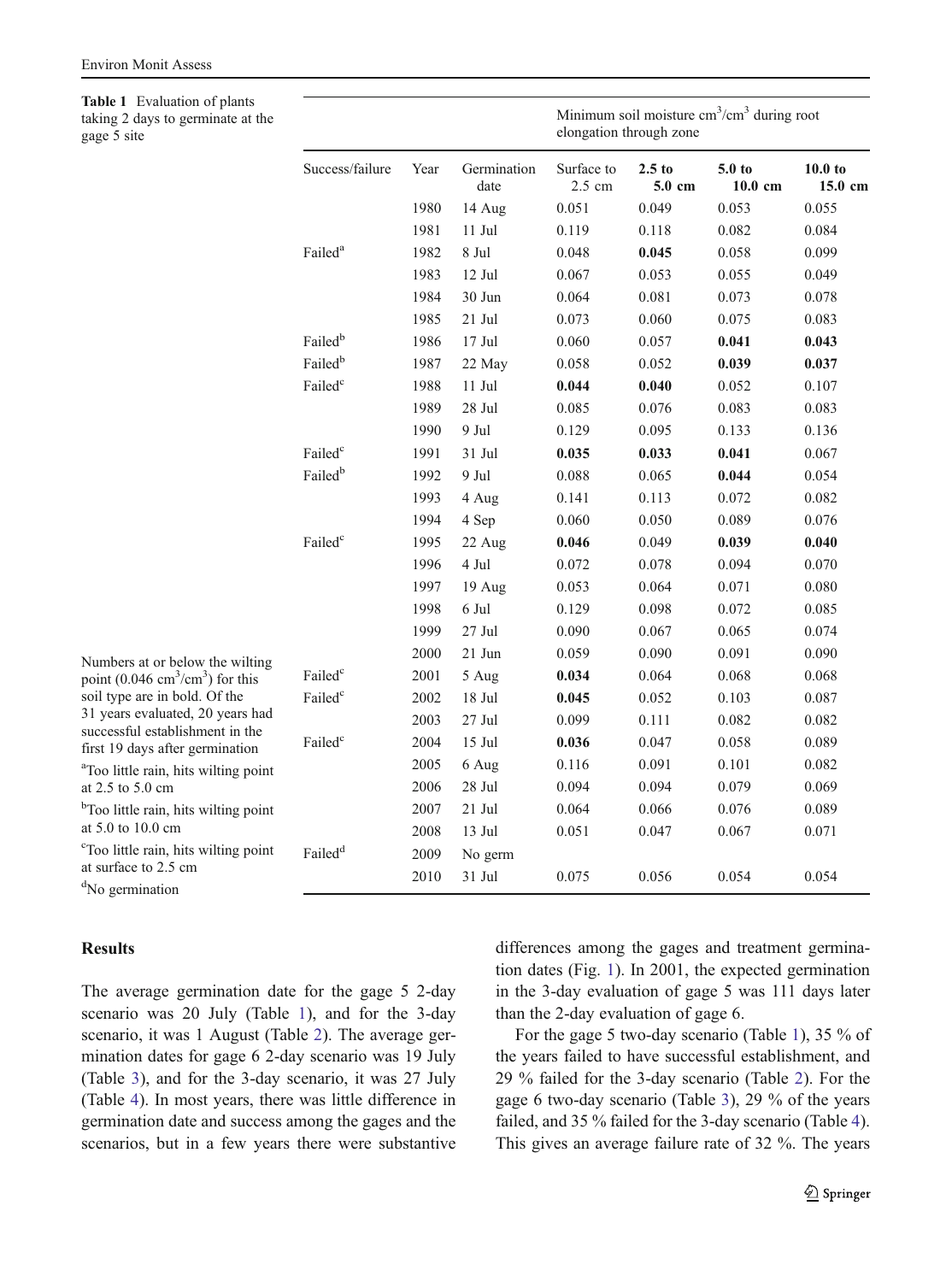<span id="page-5-0"></span>Table 2 Evaluation taking 3 days to g gage 5 site

| <b>Table 2</b> Evaluation of plants<br>taking 3 days to germinate at the<br>gage 5 site |                       |      |                     | Minimum soil moisture $cm3/cm3$ during root elongation<br>through zone |                    |                              |                               |
|-----------------------------------------------------------------------------------------|-----------------------|------|---------------------|------------------------------------------------------------------------|--------------------|------------------------------|-------------------------------|
|                                                                                         | Success/<br>failure   | Year | Germination<br>date | Surface to<br>2.5 cm                                                   | $2.5$ to<br>5.0 cm | 5.0 <sub>to</sub><br>10.0 cm | 10.0 <sub>to</sub><br>15.0 cm |
|                                                                                         | Failed <sup>a</sup>   | 1980 | 15 Aug              | 0.048                                                                  | 0.043              | 0.053                        | 0.051                         |
|                                                                                         |                       | 1981 | 12 Jul              | 0.104                                                                  | 0.121              | 0.075                        | 0.084                         |
|                                                                                         |                       | 1982 | 23 Jul              | 0.068                                                                  | 0.063              | 0.061                        | 0.058                         |
|                                                                                         | Failed <sup>a</sup>   | 1983 | 13 Jul              | 0.064                                                                  | 0.044              | 0.055                        | 0.046                         |
|                                                                                         |                       | 1984 | 19 Jul              | 0.091                                                                  | 0.103              | 0.098                        | 0.096                         |
|                                                                                         |                       | 1985 | 22 Jul              | 0.070                                                                  | 0.060              | 0.100                        | 0.077                         |
|                                                                                         | Failed <sup>b</sup>   | 1986 | $18$ Jul            | 0.047                                                                  | 0.057              | 0.039                        | 0.043                         |
|                                                                                         |                       | 1987 | 6 Aug               | 0.066                                                                  | 0.085              | 0.068                        | 0.072                         |
|                                                                                         | Failed <sup>c</sup>   | 1988 | 12 Jul              | 0.035                                                                  | 0.040              | 0.085                        | 0.108                         |
|                                                                                         |                       | 1989 | $29$ Jul            | 0.074                                                                  | 0.076              | 0.083                        | 0.078                         |
|                                                                                         |                       | 1990 | $10$ Jul            | 0.101                                                                  | 0.095              | 0.133                        | 0.130                         |
|                                                                                         |                       | 1991 | 10 Aug              | 0.055                                                                  | 0.071              | 0.066                        | 0.058                         |
|                                                                                         | Failed <sup>c</sup>   | 1992 | 13 Jul              | 0.046                                                                  | 0.042              | 0.044                        | 0.064                         |
|                                                                                         |                       | 1993 | 5 Aug               | 0.141                                                                  | 0.097              | 0.072                        | 0.086                         |
|                                                                                         |                       | 1994 | 5 Sep               | 0.049                                                                  | 0.050              | 0.081                        | 0.076                         |
|                                                                                         |                       | 1995 | 30 Sep              | 0.064                                                                  | 0.062              | 0.053                        | 0.051                         |
|                                                                                         | Failed <sup>c</sup>   | 1996 | $16$ Jul            | 0.042                                                                  | 0.043              | 0.048                        | 0.051                         |
|                                                                                         |                       | 1997 | 16 Sep              | 0.054                                                                  | 0.062              | 0.062                        | 0.052                         |
|                                                                                         |                       | 1998 | $7\:\rm{Jul}$       | 0.105                                                                  | 0.098              | 0.072                        | 0.125                         |
| Numbers at or below the wilting                                                         |                       | 1999 | 28 Jul              | 0.085                                                                  | 0.067              | 0.065                        | 0.074                         |
| point $(0.046 \text{ cm}^3/\text{cm}^3)$ for this                                       |                       | 2000 | 25 Jun              | 0.055                                                                  | 0.071              | 0.077                        | 0.075                         |
| soil type are in bold. Of the                                                           | Failed <sup>b</sup>   | 2001 | 10 Oct              | 0.057                                                                  | 0.051              | 0.041                        | 0.039                         |
| 31 years evaluated, 22 years had                                                        |                       | 2002 | 25 Jul              | 0.106                                                                  | 0.078              | 0.075                        | 0.085                         |
| successful establishment in the<br>first 19 days after germination                      |                       | 2003 | 28 Jul              | 0.096                                                                  | 0.123              | 0.078                        | 0.082                         |
| <sup>a</sup> Too little rain, hits wilting point                                        | Failed <sup>a,d</sup> | 2004 | 17 Aug              | 0.049                                                                  | 0.044              | 0.044                        | 0.039                         |
| at 2.5 to 5.0 cm                                                                        |                       | 2005 | 7 Aug               | 0.103                                                                  | 0.091              | 0.092                        | 0.082                         |
| <sup>b</sup> Too little rain, hits wilting point                                        |                       | 2006 | 29 Jul              | 0.096                                                                  | 0.083              | 0.074                        | 0.067                         |
| at 5.0 to 10.0 cm                                                                       |                       | 2007 | 22 Jul              | 0.056                                                                  | 0.063              | 0.081                        | 0.083                         |
| <sup>c</sup> Too little rain, hits wilting point                                        |                       | 2008 | 22 Jul              | 0.099                                                                  | 0.071              | 0.049                        | 0.062                         |
| at surface to 2.5 cm                                                                    | Failed <sup>e</sup>   | 2009 | No germ             |                                                                        |                    |                              |                               |
| <sup>d</sup> Germination too late in season                                             |                       | 2010 | 1 Aug               | 0.057                                                                  | 0.051              | 0.049                        | 0.054                         |
| $e_{\rm M}$ composition                                                                 |                       |      |                     |                                                                        |                    |                              |                               |

where establishment failed do not always overlap. For gage 5, there were 6 years where the seeding failed for both scenarios (19 % failure rate), and for gage 6, there were only 4 years (13 % failure rate) where it failed for both scenarios (Table [5\)](#page-8-0). These same 4 years also failed for gage 5, giving a failure rate common across both gages and both scenarios of 13 %.

The worst 10-year span was gage 5 for the 2-day scenario where between 1986 and 1995, six of ten plantings would have failed (Table [1\)](#page-4-0). The best 10-

e No germination

year span was gage 6 for the 3-day scenario where, between 1998 and 2007, only one of ten was projected to fail (Table [4](#page-7-0)). At most, 3 years in a row failed, and 6 years in a row were successful.

# Discussion

Our modeling results showed six times more potential for seeding success (68 %) than was expected from the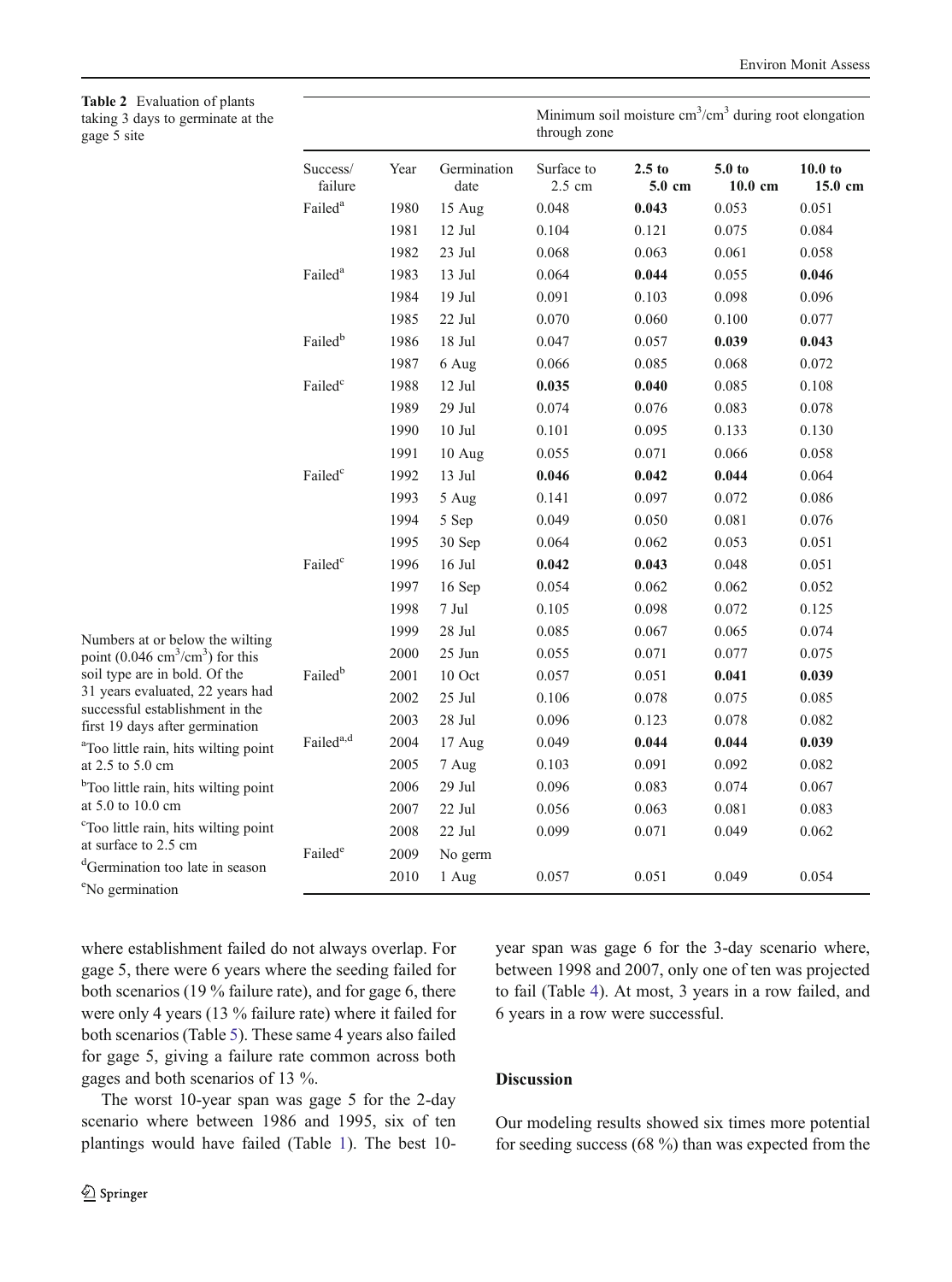<span id="page-6-0"></span>Table 3 Evaluation of plants taking gage 6

| taking 2 days to germinate at the<br>gage 6 site                                     |                       |      |                     | Minimum soil moisture $cm3/cm3$ during root elongation<br>through zone |                             |                                        |                               |  |
|--------------------------------------------------------------------------------------|-----------------------|------|---------------------|------------------------------------------------------------------------|-----------------------------|----------------------------------------|-------------------------------|--|
|                                                                                      | Success/<br>failure   | Year | Germination<br>date | Surface to<br>2.5 cm                                                   | 2.5 <sub>to</sub><br>5.0 cm | 5.0 <sub>to</sub><br>$10.0 \text{ cm}$ | 10.0 <sub>to</sub><br>15.0 cm |  |
|                                                                                      |                       | 1980 | 14 Aug              | 0.055                                                                  | 0.051                       | 0.055                                  | 0.057                         |  |
|                                                                                      |                       | 1981 | $11$ Jul $\,$       | 0.117                                                                  | 0.122                       | 0.095                                  | 0.094                         |  |
|                                                                                      | Failed <sup>a</sup>   | 1982 | 8 Jul               | 0.048                                                                  | 0.044                       | 0.057                                  | 0.102                         |  |
|                                                                                      |                       | 1983 | 12 Jul              | 0.065                                                                  | 0.051                       | 0.053                                  | 0.048                         |  |
|                                                                                      |                       | 1984 | 30 Jun              | 0.069                                                                  | 0.084                       | 0.075                                  | 0.095                         |  |
|                                                                                      |                       | 1985 | $16$ Jul            | 0.063                                                                  | 0.118                       | 0.081                                  | 0.102                         |  |
|                                                                                      | Failed <sup>b</sup>   | 1986 | 17 Jul              | 0.057                                                                  | 0.054                       | 0.042                                  | 0.043                         |  |
|                                                                                      | Failed <sup>b</sup>   | 1987 | 22 May              | 0.053                                                                  | 0.048                       | 0.037                                  | 0.036                         |  |
|                                                                                      | Failed <sup>a</sup>   | 1988 | $11\,$ Jul          | 0.047                                                                  | 0.042                       | 0.055                                  | 0.107                         |  |
|                                                                                      |                       | 1989 | 28 Jul              | 0.083                                                                  | 0.076                       | 0.083                                  | 0.067                         |  |
|                                                                                      |                       | 1990 | $10$ Jul            | 0.132                                                                  | 0.098                       | 0.135                                  | 0.137                         |  |
|                                                                                      |                       | 1991 | 9 Aug               | 0.071                                                                  | 0.071                       | 0.063                                  | 0.063                         |  |
|                                                                                      | Failed <sup>b,e</sup> | 1992 | $10$ Jul            | 0.090                                                                  | 0.064                       | 0.044                                  | 0.053                         |  |
|                                                                                      |                       | 1993 | 4 Aug               | 0.137                                                                  | 0.113                       | 0.072                                  | 0.084                         |  |
|                                                                                      |                       | 1994 | 4 Sep               | 0.057                                                                  | 0.051                       | 0.089                                  | 0.079                         |  |
|                                                                                      | Failed <sup>c</sup>   | 1995 | 22 Aug              | 0.041                                                                  | 0.044                       | 0.036                                  | 0.040                         |  |
|                                                                                      |                       | 1996 | 4 Jul               | 0.060                                                                  | 0.072                       | 0.092                                  | 0.067                         |  |
|                                                                                      |                       | 1997 | 19 Aug              | 0.051                                                                  | 0.062                       | 0.071                                  | 0.080                         |  |
|                                                                                      |                       | 1998 | 6 Jul               | 0.125                                                                  | 0.096                       | 0.072                                  | 0.082                         |  |
| Numbers at or below the wilting<br>point $(0.046 \text{ cm}^3/\text{cm}^3)$ for this |                       | 1999 | 27 Jul              | 0.095                                                                  | 0.067                       | 0.062                                  | 0.068                         |  |
| soil type are in bold. Of the                                                        |                       | 2000 | 24 Jun              | 0.066                                                                  | 0.071                       | 0.084                                  | 0.081                         |  |
| 31 years evaluated, 22 years had                                                     | Failed <sup>c</sup>   | 2001 | 22 Jun              | 0.031                                                                  | 0.035                       | 0.030                                  | 0.034                         |  |
| successful establishment in the<br>first 19 days after germination                   | Failed <sup>c</sup>   | 2002 | $18$ Jul            | 0.044                                                                  | 0.051                       | 0.100                                  | 0.087                         |  |
| <sup>a</sup> Too little rain, hits wilting point                                     |                       | 2003 | 27 Jul              | 0.095                                                                  | 0.107                       | 0.080                                  | 0.077                         |  |
| at 2.5 to 5.0 cm                                                                     |                       | 2004 | 30 Jul              | 0.065                                                                  | 0.070                       | 0.048                                  | 0.056                         |  |
| <sup>b</sup> Too little rain, hits wilting point                                     |                       | 2005 | 6 Aug               | 0.092                                                                  | 0.091                       | 0.101                                  | 0.083                         |  |
| at 5.0 to 10.0 cm                                                                    |                       | 2006 | $28$ Jul $\,$       | 0.094                                                                  | 0.094                       | 0.078                                  | 0.069                         |  |
| <sup>c</sup> Too little rain, hits wilting point                                     |                       | 2007 | $21$ Jul            | 0.064                                                                  | 0.067                       | 0.076                                  | 0.089                         |  |
| at surface to 2.5 cm                                                                 |                       | 2008 | 13 Jul              | 0.051                                                                  | 0.047                       | 0.067                                  | 0.070                         |  |
| <sup>d</sup> No germination                                                          | Failed <sup>d</sup>   | 2009 | No germ             |                                                                        |                             |                                        |                               |  |
| <sup>e</sup> Also failed 5 May which is out-<br>side the planting window             |                       | 2010 | 31 Jul              | 0.075                                                                  | 0.056                       | 0.054                                  | 0.054                         |  |

10 % estimate by Cox and Jordan ([1983\)](#page-9-0) for southern Arizona. While this may show substantial potential for reclamation in most years, there are numerous factors, such as germination response, root growth, and other sources of mortality, that bear further consideration.

The germination periods of 2 or 3 days which we assumed for analysis do not necessarily reflect the full scope of plant responses in real-world situations. For instance, non-germinating rains (not long enough in duration) that cause more than 1 day of adequate soil moisture can reduce seed viability (Emmerich and Hardegree [1996](#page-10-0)). But less than 1 day of soil moisture before the eventual germinating rain can prime seeds and allow them to germinate faster than unexposed seeds once germinating rains occur (Emmerich and Hardegree [1996](#page-10-0)). In addition, a small amount of the native grass seed (1–2 %) will not germinate until the second or third germinating rain (Abbott and Roundy [2003](#page-9-0)) which is also not included in the model. These factors were not included because not enough information was available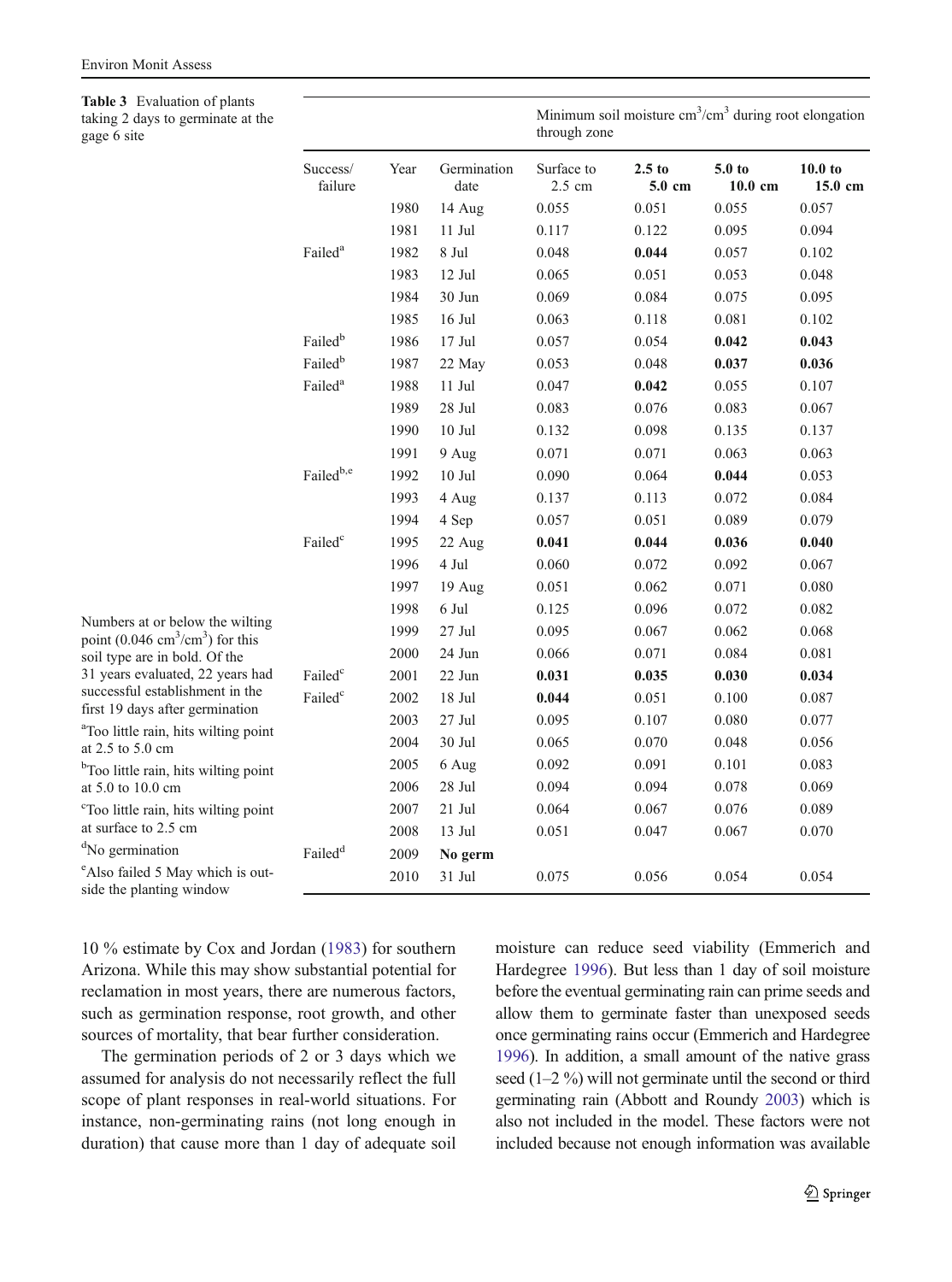<span id="page-7-0"></span>Table 4 Evaluation of pl taking 3 days to g gage 6 site

| <b>Table 4</b> Evaluation of plants<br>taking 3 days to germinate at the<br>gage 6 site |                     |              |                     |                                | Minimum soil moisture $cm3/cm3$ during root elongation<br>through zone |                                        |                                         |  |  |
|-----------------------------------------------------------------------------------------|---------------------|--------------|---------------------|--------------------------------|------------------------------------------------------------------------|----------------------------------------|-----------------------------------------|--|--|
|                                                                                         | Success/<br>failure | Year         | Germination<br>date | Surface to<br>$2.5 \text{ cm}$ | $2.5$ to<br>$5.0 \text{ cm}$                                           | 5.0 <sub>to</sub><br>$10.0 \text{ cm}$ | 10.0 <sub>to</sub><br>$15.0 \text{ cm}$ |  |  |
|                                                                                         | Failed <sup>a</sup> | 1980         | 15 Aug              | 0.051                          | 0.045                                                                  | 0.055                                  | 0.054                                   |  |  |
|                                                                                         |                     | 1981         | 12 Jul              | 0.110                          | 0.122                                                                  | 0.086                                  | 0.094                                   |  |  |
|                                                                                         |                     | 1982         | 23 Jul              | 0.077                          | 0.069                                                                  | 0.067                                  | 0.064                                   |  |  |
|                                                                                         | Failed <sup>a</sup> | 1983         | 13 Jul              | 0.060                          | 0.043                                                                  | 0.053                                  | 0.046                                   |  |  |
|                                                                                         |                     | 1984         | 1 Jul               | 0.066                          | 0.077                                                                  | 0.075                                  | 0.112                                   |  |  |
|                                                                                         |                     | 1985         | 20 Jul              | 0.099                          | 0.078                                                                  | 0.081                                  | 0.085                                   |  |  |
|                                                                                         | Failed <sup>b</sup> | 1986         | 18 Jul              | 0.045                          | 0.054                                                                  | 0.039                                  | 0.043                                   |  |  |
|                                                                                         |                     | 1987         | 6 Aug               | 0.060                          | 0.078                                                                  | 0.066                                  | 0.069                                   |  |  |
|                                                                                         | Failed <sup>b</sup> | 1988         | 12 Jul              | 0.037                          | 0.042                                                                  | 0.092                                  | 0.115                                   |  |  |
|                                                                                         |                     | 1989         | 29 Jul              | 0.075                          | 0.076                                                                  | 0.083                                  | 0.063                                   |  |  |
|                                                                                         |                     | 1990         | $10$ Jul            | 0.105                          | 0.098                                                                  | 0.135                                  | 0.128                                   |  |  |
|                                                                                         |                     | 1991         | 10 Aug              | 0.055                          | 0.071                                                                  | 0.061                                  | 0.060                                   |  |  |
|                                                                                         | Failed <sup>c</sup> | 1992         | $10$ Jul            | 0.075                          | 0.054                                                                  | 0.044                                  | 0.080                                   |  |  |
|                                                                                         |                     | 1993         | 5 Aug               | 0.137                          | 0.097                                                                  | 0.072                                  | 0.083                                   |  |  |
|                                                                                         |                     | 1994         | 5 Sep               | 0.048                          | 0.051                                                                  | 0.082                                  | 0.079                                   |  |  |
|                                                                                         | Failed <sup>d</sup> | 1995         | 30 Sep              | 0.065                          | 0.063                                                                  | 0.056                                  | 0.057                                   |  |  |
|                                                                                         | Failed <sup>c</sup> | 1996         | $16$ Jul            | 0.038                          | 0.040                                                                  | 0.046                                  | 0.051                                   |  |  |
|                                                                                         | Failed <sup>d</sup> | 1997         | 16 Sep              | 0.052                          | 0.061                                                                  | 0.062                                  | 0.052                                   |  |  |
|                                                                                         |                     | 1998         | $7\:\rm{Jul}$       | 0.102                          | 0.096                                                                  | 0.071                                  | 0.123                                   |  |  |
| Numbers at or below the wilting<br>point $(0.046 \text{ cm}^3/\text{cm}^3)$ for this    |                     | 1999         | 28 Jul              | 0.085                          | 0.064                                                                  | 0.062                                  | 0.068                                   |  |  |
| soil type are in bold. Of the                                                           |                     | 2000         | 25 Jun              | 0.054                          | 0.071                                                                  | 0.077                                  | 0.077                                   |  |  |
| 31 years evaluated, 23 years had                                                        |                     | 2001         | $17$ Jul            | 0.066                          | 0.062                                                                  | 0.061                                  | 0.051                                   |  |  |
| successful establishment in the                                                         |                     | 2002         | 25 Jul              | 0.098                          | 0.074                                                                  | 0.073                                  | 0.084                                   |  |  |
| first 19 days after germination                                                         |                     | 2003         | $28$ Jul $\,$       | 0.091                          | 0.119                                                                  | 0.077                                  | 0.077                                   |  |  |
| <sup>a</sup> Too little rain, hits wilting point<br>at $2.5$ to $5.0$ cm                | Failed <sup>c</sup> | 2004         | 17 Aug              | 0.044                          | 0.041                                                                  | 0.042                                  | 0.038                                   |  |  |
| <sup>b</sup> Too little rain, hits wilting point                                        |                     | 2005         | 7 Aug               | 0.103                          | 0.091                                                                  | 0.092                                  | 0.083                                   |  |  |
| at 5.0 to 10.0 cm                                                                       |                     | 2006         | 29 Jul              | 0.096                          | 0.083                                                                  | 0.074                                  | 0.067                                   |  |  |
| <sup>c</sup> Too little rain, hits wilting point                                        |                     | 2007         | 22 Jul              | 0.056                          | 0.063                                                                  | 0.081                                  | 0.083                                   |  |  |
| at surface to 2.5 cm                                                                    | Failed <sup>c</sup> | 2008         | 22 Jul              | 0.099                          | 0.070                                                                  | 0.049                                  | 0.062                                   |  |  |
| <sup>d</sup> Germinated too late in season<br>for successful establishment              | Failed <sup>e</sup> | 2009<br>2010 | No germ<br>1 Aug    | 0.057                          | 0.051                                                                  | 0.049                                  | 0.054                                   |  |  |
| $en_{\text{L}}$ . The second contract $f$                                               |                     |              |                     |                                |                                                                        |                                        |                                         |  |  |

to determine the expected average outcome, and the magnitude of the effect on reclamation success would likely be small.

The period after germination is similarly more complex than our model represents, although we have incorporated plant death due to lack of rain after germination. These deaths are similar to those observed by Abbott and Roundy [\(2003](#page-9-0)) who found two sowing dates in two separate years where the drying front exceeded seminal root depth for native perennial grasses. The complexity

e No germination

comes in because their field data did not show 100 % mortality but instead had 0.6 % and 7.9 % survival. While this may not result in a stand of vegetation that allows one to claim reclamation success, even with sufficient water, survival rates of native perennial grasses are not near 100 % in arid and semi-arid areas. With 32 days of available water (the drying front did not exceed the seminal root depth), there was 28 % survival of B. curtipendula, 27 % survival of L. dubia, 10 % survival of  $D$ . *californica*, and  $11\%$  survival of  $E$ .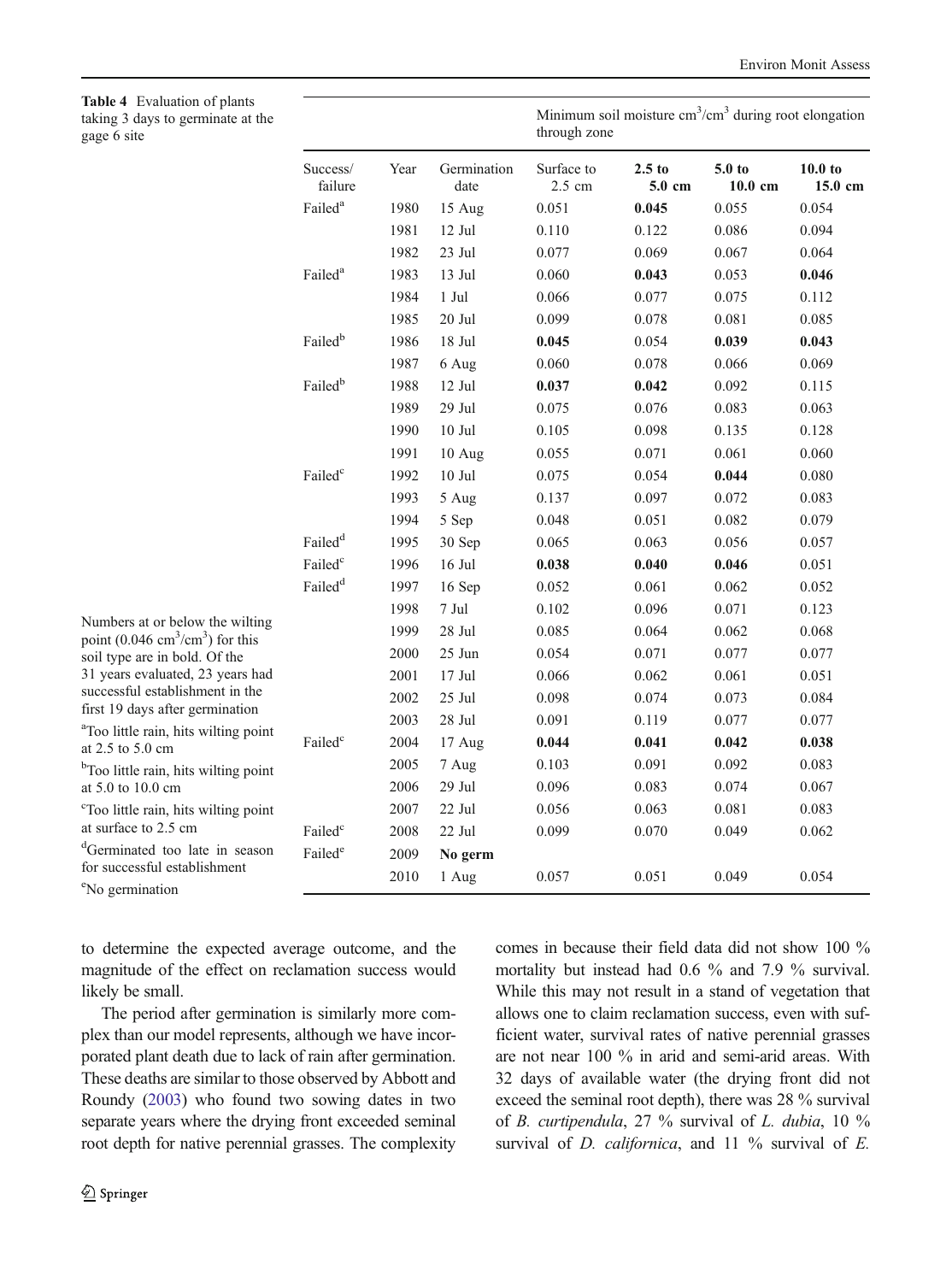<span id="page-8-0"></span>

Fig. 1 Graph of the germination dates by year from 1980 to 2010. Julian date 150 is 29 May, 200 is 18 July, and 250 is 6 Sept

intermedia (Abbott and Roundy [2003](#page-9-0)). Nor are low survival rates unique to Arizona. In a study in Wyoming, Chambers ([2000](#page-9-0)) found an overall survival rate of 1 % for seeded plants. Pyke ([1990](#page-10-0)) had less than 1 % on a study in Utah, and James et al. ([2011\)](#page-10-0) had less than 9 % in Oregon. Given the relatively low survival rates of these common native perennial grasses, small differences may be more important than they appear, although poor survival possibly can be managed in the field by increasing the seeding rate or changing seed sources to more drought-tolerant collections.

The bottleneck for revegetation appears to be primarily in the establishment phase which occurs in the weeks following germination. This appears applicable across many different systems, including Minnesota (Fay and Shultz [2009](#page-10-0)), Utah (Pyke [1990\)](#page-10-0), and New Mexico (Peters [2000\)](#page-10-0), although other studies from Wyoming (Chambers [2000\)](#page-9-0) and Oregon (James et al. [2011\)](#page-10-0) found out that mortality primarily occurred between germination and emergence.

In the period after germination, elongation rate of the seminal root and adventitious root initiation are the important factors for survival. B. curtipendula averaged about 0.8 cm per day of seminal root elongation, but the lengths varied 0.5–1.1 cm per day, depending on the amount and frequency of water with faster

| <b>Table 5</b> The overlap<br>(consistency) among establish-<br>ment failure across the gages and<br>germination scenarios |         |                          |          |          | Gage 5 site |          | Gage 6 site |  |  |  |  |
|----------------------------------------------------------------------------------------------------------------------------|---------|--------------------------|----------|----------|-------------|----------|-------------|--|--|--|--|
|                                                                                                                            |         |                          |          | $2$ -day | $3$ -day    | $2$ -day | 3-day       |  |  |  |  |
|                                                                                                                            |         |                          | Failures | 11       | 9           | 9        | 11          |  |  |  |  |
|                                                                                                                            | Overlap | Gage 5 site              | $2$ -day |          | 6           | 9        | 6           |  |  |  |  |
|                                                                                                                            |         |                          | $3$ -day | 6        |             | 5        | 8           |  |  |  |  |
|                                                                                                                            |         | Gage 6 site              | $2$ -day | 9        | 5           |          | 4           |  |  |  |  |
|                                                                                                                            |         |                          | $3$ -day | 6        | 8           | 4        |             |  |  |  |  |
|                                                                                                                            |         | Average germination date | 20 Jul   | 1 Aug    | $19$ Jul    | $27$ Jul |             |  |  |  |  |
|                                                                                                                            |         |                          |          |          |             |          |             |  |  |  |  |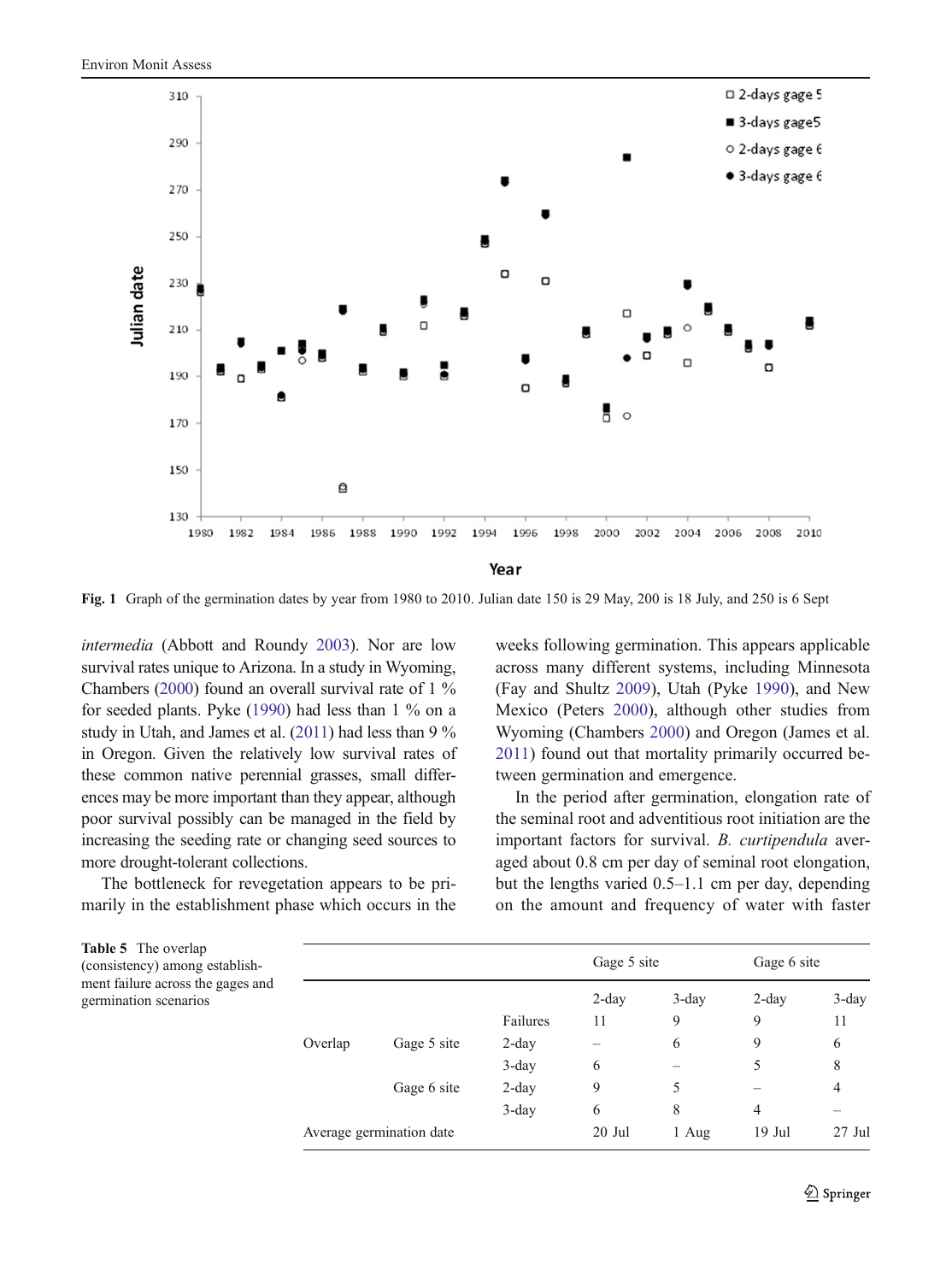<span id="page-9-0"></span>elongation associated with more water (Roundy et al. [1993\)](#page-10-0). For B. curtipendula, adventitious roots initiated on day 9 when watered every 3 days compared with day 13 when only watered on days 1 and 7 (Roundy et al. [1993](#page-10-0)). This would trigger the need for 2–4 days of available surface moisture to foster adventitious root elongation. B. gracilis is similar in that it needs wet conditions 2–8 weeks after germination to allow adventitious root establishment (Frasier et al. [1984\)](#page-10-0). The variability of root elongation rates, the lack of studies on the non-genetic causes of rate differences, and inherent real-world variability in soil conditions make it difficult to know how they would change the outcome of our analysis.

Hovenden et al. [\(2008](#page-10-0)) found that the primary driver of seedling survivorship in a climate change scenario was soil moisture and that warming and  $CO<sub>2</sub>$  increases only affected survivorship indirectly through changing soil moisture. Notaro et al. [\(2012](#page-10-0)) predicted that southern Arizona will have warmer and dryer weather in the future but that much of this will be decreased winter precipitation which may have a limited impact on the dominant warmseason (C4) perennial grasses such as those modeled in this study. Consistent with Perring and Hovenden ([2012](#page-10-0)), the total annual rainfall appears only slightly correlated with our predicted seeding success or failure. A logistic regression analysis showed that total seasonal precipitation was a significant predictor of germination success  $(p=0.027)$ , but the analysis accounted for little of the variability (Nagelkerke  $R^2$ =0.059). The 6 years with the lowest rainfall (below 300 mm compared with a 400 mm average) had a 50 % failure rate which is more than the average rate of 32 %. The six years with the highest observed average rainfall (above 465 mm) had a 33 % failure rate. The distribution of rainfall events is clearly a variable that benefits seeds or seedlings, but larger event sizes during the growing season might not increase establishment. Once a storm event saturates the soil, a higher intensity event may not benefit seedling establishment because the seedlings are unable access moisture which has infiltrated deeper in the soil column and the excess water is lost as runoff. Plant establishment is sensitive to small changes in rainfall timing which is not well specified in predictions of future rainfall. Our observation of the common presence of events conducive to seeding success across the range of annual rainfall values makes it appear that warmseason perennial grasses may not be at risk from the kinds of changes predicted by Notaro et al. [\(2012\)](#page-10-0).

The overall management implication for this study is that funds for reseeding must be available for at least a second year. This will allow reseeding the following year if there is a reclamation failure the year before. Further funds/reseeding effort may be needed because seeding failure 3 years in a row appears possible. A variety of species in a diverse mix, while often recommended for creation of a stable and self-sustaining plant community, may also help reduce the risk of seeding failure in years with marginally poor rainfall distribution because different species have different water and time requirements for germination. Field experiments would verify the germination and establishment modeling results and allow better predictions of seeding success.

Acknowledgments The Rosemont Copper Company funded this research.

Open Access This article is distributed under the terms of the Creative Commons Attribution License which permits any use, distribution, and reproduction in any medium, provided the original author(s) and the source are credited.

#### References

- Abbott, L. B., & Roundy, B. A. (2003). Available water influences field germination and recruitment of seeded grasses. Journal of Range Management, 56, 56–64.
- Banerjee, M. J., Gerhart, V. J., & Glenn, E. P. (2006). Native plant regeneration on abandoned desert farmland: Effects of irrigation, soil preparation, and amendments on seedling establishment. Restoration Ecology, 14, 339–348.
- Carren, C. J., Wilson, A. M., Cuany, R. L., & Thor, G. L. (1987). Caryopsis weight and planting depth of Blue Grama. I. Morphology, emergence, and seedling growth. Journal of Range Management, 40, 207–211.
- Chambers, J. (2000). Seed movements and seedling fates in disturbed sagebrush steppe ecosystems: Implications for restoration. Ecological Applications, 10, 1400–1413.
- Clapp, R. B., & Hornberger, G. M. (1978). Empirical equations for some soil hydraulic properties. Water Resources Research, 14, 601–604.
- Cox, J. R., & Jordan, G. L. (1983). Density and production of seeded range grasses in southeastern Arizona (1970–1982). Journal of Range Management, 36, 649–652.
- D'Antonio, C. D., & Meyerson, L. A. (2002). Exotic plant species as problems and solutions in ecological restoration: A synthesis. Restoration Ecology, 10, 703–713.
- De Baets, S., Poesen, J., Reubens, B., Muys, B., De Baerdemaeker, J., & Meersmans, J. (2009). Methodological framework to select plant species for controlling rill and gully erosion: Application to a Mediterranean ecosystem. Earth Surface Processes and Landforms, 34, 1374–1392.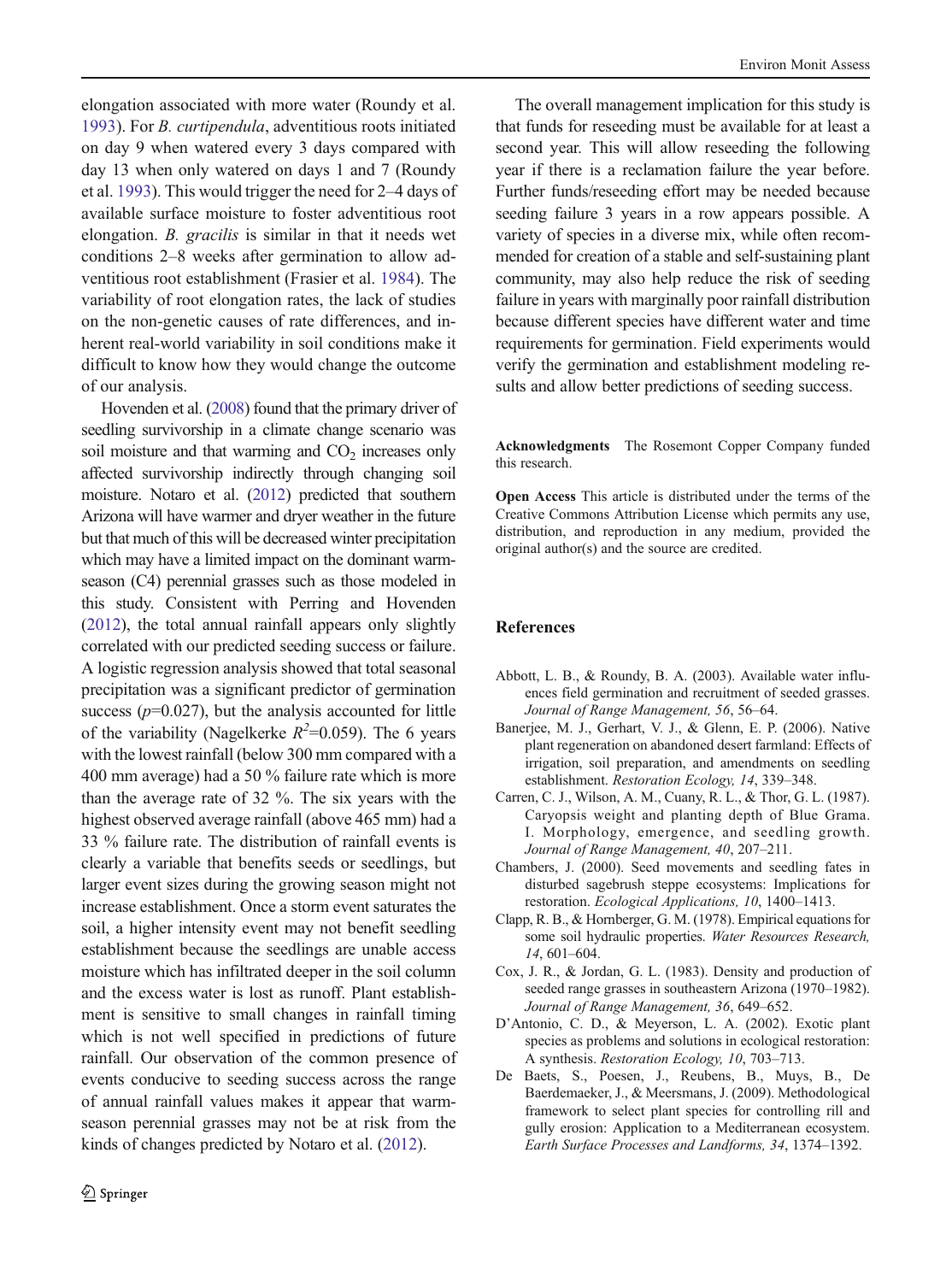- <span id="page-10-0"></span>Emmerich, W. E., & Hardegree, S. P. (1996). Partial and full dehydration impact on germination of 4 warm-season grasses. Journal of Range Management, 49, 355–360.
- Fay, P. A., & Shultz, M. J. (2009). Germination, survival, and growth of grass and forb seedlings: Effects of soil moisture variability. Acta Oecologica, 35, 679–684.
- Fehmi, J. S., & Kong, T. M. (2012). Effects of soil type, rainfall, straw mulch, and fertilizer on semi-arid vegetation establishment, growth and diversity. Ecological Engineering, 44, 70–77.
- Fehmi, J. S., Hammond, M., & Bartolome, J. W. (2008). Alignment of elongated Nassella pulchra plants with hill-slope contours. Arid Land Research and Management, 22, 212–215.
- Flerchinger, G. N., & Hardegree, S. P. (2004). Modelling near surface soil temperature and moisture for germination response predictions of post-wildfire seedbeds. Journal of Arid Environments, 59, 369–385.
- Frasier, G. W., Woolhiser, D. A., & Cox, J. R. (1984). Emergence and seedling survival of two warm-season grasses as influenced by the timing of precipitation: A greenhouse study. Journal of Range Management, 37, 7–11.
- Frasier, G. W., Cox, J. R., & Woolhiser, D. A. (1985). Emergence and survival response of seven grasses of six wet-dry sequences. Journal of Range Management, 38, 372–377.
- Goodrich, D. C., Keefer, T. O., Unkrich, C. L., Nichols, M. H., Osborn, H. B., Stone, J. J., & Smith, J. R. (2008). Long-term precipitation database, Walnut Gulch Experimental Watershed, Arizona, United States. Water Resources Research, 44, W05S04. doi[:10.1029/2006WR005782.](http://dx.doi.org/10.1029/2006WR005782)
- Guiterrez, J., & Hernandez, I. I. (1996). Runoff and interrill erosion as affected by grass cover in a semi-arid rangeland of northern Mexico. Journal of Arid Environments, 34, 287–295.
- Hands, D. E., & Brown, R. D. (2002). Enhancing visual preference of ecological rehabilitation sites. Landscape and Urban Planning, 58, 57–70.
- Hardegree, S. P., Moffet, C. A., Roundy, B. A., Jones, T. A., Novak, S. J., Clark, P. E., Pierson, F. B., & Flerchinger, G. N. (2010). A comparison of cumulative-germination response of cheatgrass (*Bromus tectorum* L.) and five perennial bunchgrass species to simulated field-temperature regimes. Environmental and Experimental Botany, 69, 320–327.
- Hobbs, R. J., & Cramer, V. A. (2008). Restoration ecology: Interventionist approaches for restoring and maintaining ecosystem function in the face of rapid environmental change. Annual Review of Environment and Resources, 33, 39–61.
- Hovenden, M. J., Newton, P. C. D., Wills, K. E., Janes, J. K., Williams, A. L., Vander Schoor, J. K., & Nolan, M. J. (2008). Influence of warming on soil water potential controls seedling mortality in perennial but not annual species in a temperate grassland. New Phytologist, 180, 143–152.
- Hyder, D. N., Everson, A. C., & Bement, R. E. (1971). Seedling morphology and seedling failures with blue grama. Journal of Range Management, 24, 287–292.
- James, J. J., Svejcar, T. J., & Rinella, M. J. (2011). Demographic processes limiting seedling recruitment in arid grassland restoration. Journal of Applied Ecology, 48, 961–969.
- Josa, R., Jorba, M., & Vallejo, V. R. (2012). Opencast mine restoration in a Mediterranean semi-arid environment:

Failure of some common practices. Ecological Engineering, 42, 183–191.

- Laio, F., Porporato, A., Ridolfi, L., & Rodriguez-Iturbe, I. (2001). Plants in water-controlled ecosystems: Active role in hydrologic processes and response to water stress II. Probabilistic soil moisture dynamics. Advances in Water Resources, 24, 707–723.
- McDonald, C. J., & McPherson, G. R. (2011). Fire behavior characteristics of buffelgrass-fueled fires and native plant community composition in invaded patches. Journal of Arid Environments, 75, 1147–1154.
- Mitchell, K. E., Lohmann, D., Houser, P. R., Wood, E. F., Schaake, J. C., Robock, A., Cosgrove, B. A., Sheffield, J., Duan, Q., Luo, L., Higgins, R. W., Pinker, R. T., Tarpley, J. D., Lettenmaier, D. P., Marshall, C. H., Entin, J. K., Pan, M., Shi, W., Koren, V., Meng, J., Ramsay, B. H., & Bailey, A. A. (2004). The multi-institution North American Land Data Assimilation System (NLDAS): Utilizing multiple GCIP products and partners in a continental distributed hydrological modeling system. Journal of Geophysical Research, 109, D07S90. doi:[10.1029/2003JD003823](http://dx.doi.org/10.1029/2003JD003823).
- Niu, G.-Y., Sun, S.-F., & Hong, Z.-X. (1997). Water and heat transport in the desert soil and atmospheric boundary layer in Western China. Boundary Layer Meteorology, 85, 179–195.
- Niu, G.-Y., Yang, Z.-L., Mitchell, K. E., Chen, F., Ek, M. B., Barlage, M., Longuevergne, L., Kumar, A., Manning, K., Niyogi, D., Rosero, E., Tewari, M., & Xia, Y.-L. (2011). The community Noah land surface model with multi-physics options, part 1: Model descriptions and evaluation with local-scale measurements. Journal of Geophysical Research, 116, D12109. doi:[10.1029/2010JD015139](http://dx.doi.org/10.1029/2010JD015139).
- Notaro, M., Mauss, A., & Williams, J. W. (2012). Projected vegetation changes for the American Southwest: Combined dynamic modeling and bioclimatic-envelope approach. Ecological Applications, 22, 1365–1388.
- Peppin, D. L., Fule, P. Z., Hull Sieg, C., Beyers, J. L., Hunter, M. E., & Robichaud, P. R. (2011). Recent trends in post-wildfire seeding in western US forests: Costs and seed mixes. International Journal of Wildland Fire, 20, 702–708.
- Perring, M. P., & Hovenden, M. J. (2012). Seedling survivorship of temperate grassland perennials is remarkably resistant to projected changes in rainfall. Australian Journal of Botany, 60, 328–339.
- Peters, D. P. C. (2000). Climatic variation and simulated patterns in seedling establishment of two dominant grasses at a semi-arid–arid grassland ecotone. Journal of Vegetation Science, 11, 493–504.
- Pyke, D. A. (1990). Comparative demography of co-occurring introduced and native tussock grasses: Persistence and potential expansion. Oecologia, 82, 537–543.
- Quijas, S., Schmid, B., & Balvanera, P. (2010). Plant diversity enhances provision of ecosystem services: A new synthesis. Basic and Applied Ecology, 11, 582–593.
- Roundy, B. A., & Biedenbender, S. H. (1996). Germination of warm-season grasses under constant and dynamic temperatures. Journal of Range Management, 49, 425–431.
- Roundy, B. A., Winkel, V. K., Cox, J. R., Dobrenz, A. K., & Tewolde, H. (1993). Sowing depth and soil water effects on seedling emergence and root morphology of three warmseason grasses. Agronomy Journal, 85, 975–982.